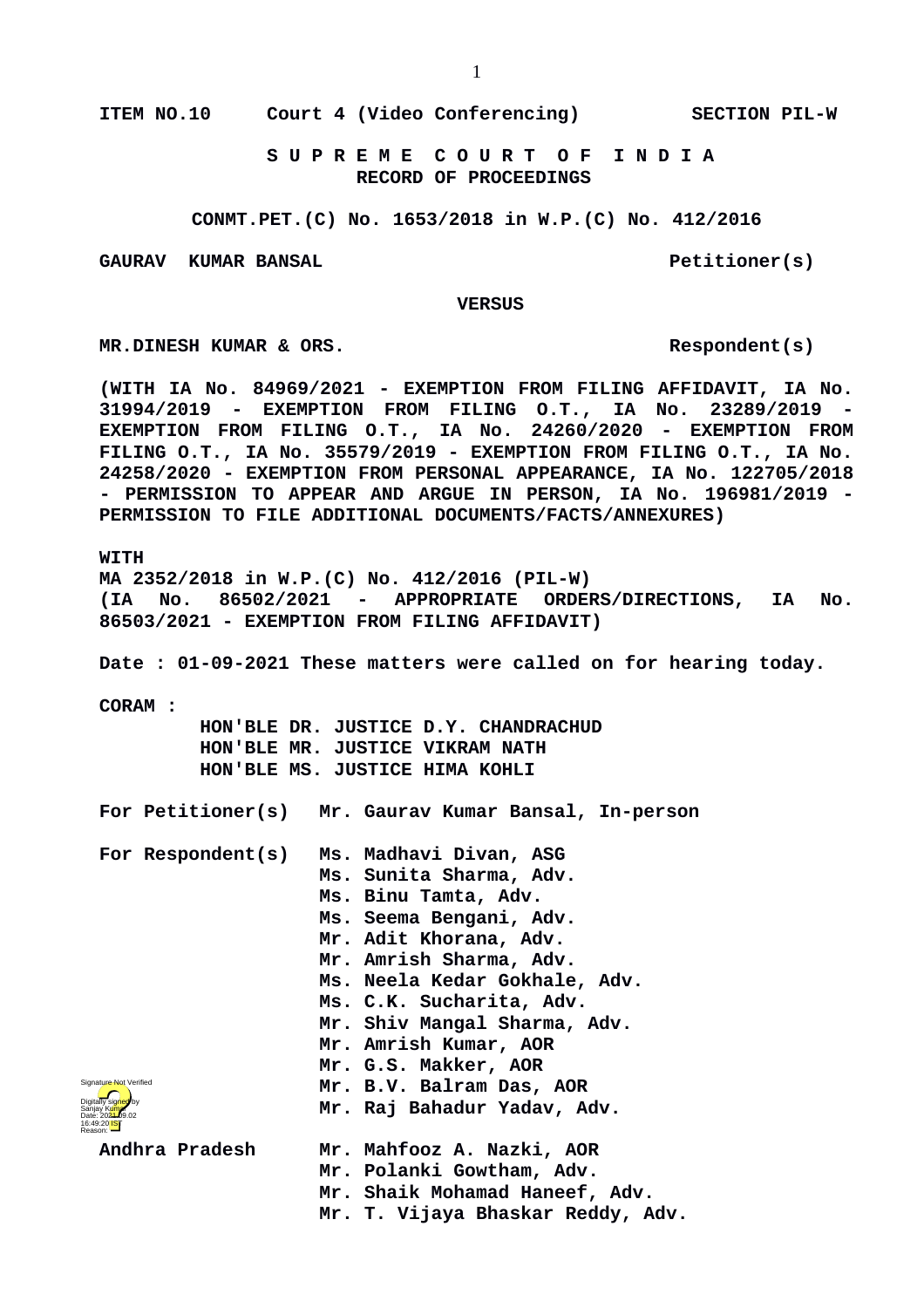|                   | Mr. Amitabh Sinha, Adv.<br>Mr. K.V.Girish Chowdary, Adv.                                                                              |
|-------------------|---------------------------------------------------------------------------------------------------------------------------------------|
| Arunachal Pradesh | Mr. Abhimanyu Tewari, AOR<br>Ms. Eliza Bar, Adv.                                                                                      |
| <b>Assam</b>      | Ms. Diksha Rai, AOR<br>Ms. Palak Mahajan, Adv.                                                                                        |
| <b>Bihar</b>      | Mr. Abhinav Mukerji, AOR<br>Mrs. Bihu Sharma, Adv.<br>Ms. Pratishtha Vij, Adv.<br>Mr. Akshay Srivastava, Adv.                         |
| Chandigarh        | Mr. Ankit Goel, AOR                                                                                                                   |
| Chhattisgarh      | Mr. Manoj Selvaraj, Adv.<br>Ms. Aswathi M.K., AOR                                                                                     |
| Goa               | Ms. Ruchira Gupta, Adv.<br>Mr. Shishir Deshpande, AOR<br>Mr. Anurag Sharma, Adv.<br>Ms. Smriti Verma, Adv.                            |
| Gujarat           | Ms. Deepanwita Priyanka, AOR                                                                                                          |
| Haryana           | Mr. Anil Grover, AAG.<br>Mr. Deepak Thukral, Dy. AG<br>Dr. Monika Gusain, AOR                                                         |
|                   | Mr. Anil Grover, AAG<br>Ms. Noopur Singhal, Adv.<br>Mr. Satish Kumar, Adv.<br>Mr. Rahul Khurana, Adv.<br>Mr. Sanjay Kumar Visen, Adv. |
|                   | Mr. Ajay Bansal, AAG<br>Mr. Gaurav Yadava, Adv.<br>Mr. S.K. Visen AOR                                                                 |
| Himachal Pradesh  | Mr. Akshay Amritanshu, Adv.<br>Mr. Ankit Kumar Lal, AOR                                                                               |
| <b>Jharkhand</b>  | Mr. Kumar Anurag Singh, Adv.<br>Mr. Anando Mukherjee, AOR<br>Mr. Akshat Singh, Adv.<br>Mr. Shwetank Singh, Adv.                       |
| J&K               | Ms. Taruna Ardhendumauli Prasad, AOR<br>Ms. Deepika Gupta, Advocate                                                                   |
| Karnataka         | Mr. V. N. Raghupathy, AOR                                                                                                             |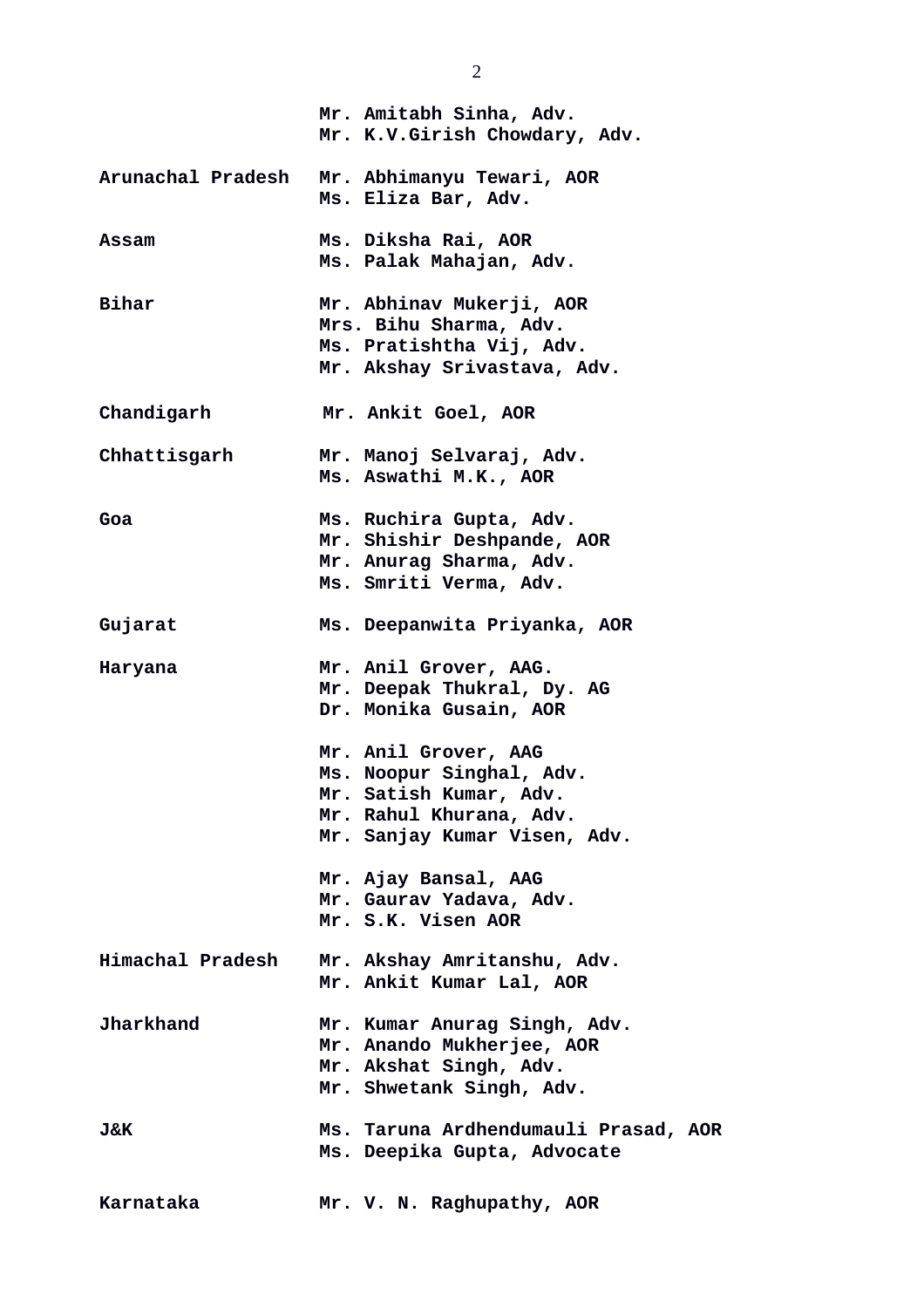|               | Mr. Md. Apzal Ansari, Adv.                                                                                                                                   |
|---------------|--------------------------------------------------------------------------------------------------------------------------------------------------------------|
| Kerala        | Mr. Nishe Rajen Shonker, Sr. Adv.<br>Ms. Anu K. Joy, Adv.<br>Mr. Alim Anvar, Adv.                                                                            |
| Maharashtra   | Mr. Sachin Patil, Adv.<br>Mr. Rahul Chitnis, Adv.<br>Mr. Aaditya A. Pande, Adv.<br>Mr. Geo Joseph, Adv.<br>Mr. C. Aravind, Adv.                              |
| Manipur       | Mr. Pukhrambam Ramesh Kumar, Adv.<br>Ms. Anupama Ngangom, Adv.<br>Mr. Karun Sharma, Adv.                                                                     |
| Meghalaya     | Mr. Avijit Mani Tripathi, AOR<br>Mr. Upendra Mishra, Adv.<br>Mr. Chetan Joshi, Adv.<br>Mr. T.K. Nayak, Adv.                                                  |
| Mizoram       | Mr. Siddhesh Kotwal, Adv.<br>Ms. Ana Upadhyay, Adv.<br>Mr. Nirnimesh Dube, AOR                                                                               |
| M.P.          | Mr. Saurabh Mishra, AAG<br>Ms. Samriddhi Jain, Adv.                                                                                                          |
| Nagaland      | Mr. K. Enatoli Sema, Adv.<br>Mr. Amit Kumar Singh, Adv.                                                                                                      |
| Odisha        | Ms. Sharmila Upadhyay, AOR<br>Mr. Sarvjit Pratap Singh, Adv.<br>Ms. Tanzeela Mubashsharah, Adv.<br>Mr. Gaurav Prakash Pathak, Adv.<br>Mr. Varun Sharma, Adv. |
| Punjab        | Ms. Uttara Babbar, Adv.<br>Mr. Manan Bansal, Adv.                                                                                                            |
| Rajasthan     | Dr. Manish Singhvi, Sr. Adv.<br>Mr. Sandeep Kumar Jha, AOR                                                                                                   |
| <b>Sikkim</b> | Mr. Vivek Kohli, Adv. Gen<br>Mr. Sameer Abhyankar, AOR<br>Mr. Narendra Kumar, AOR                                                                            |
| Telangana     | Mr. S. Udaya Kumar Sagar, Adv.<br>Ms. Sweena Nair, Adv.                                                                                                      |
| Tripura       | Mr. Shuvodeep Roy, Adv.<br>Mr. Kabir Shankar Bose, Adv.                                                                                                      |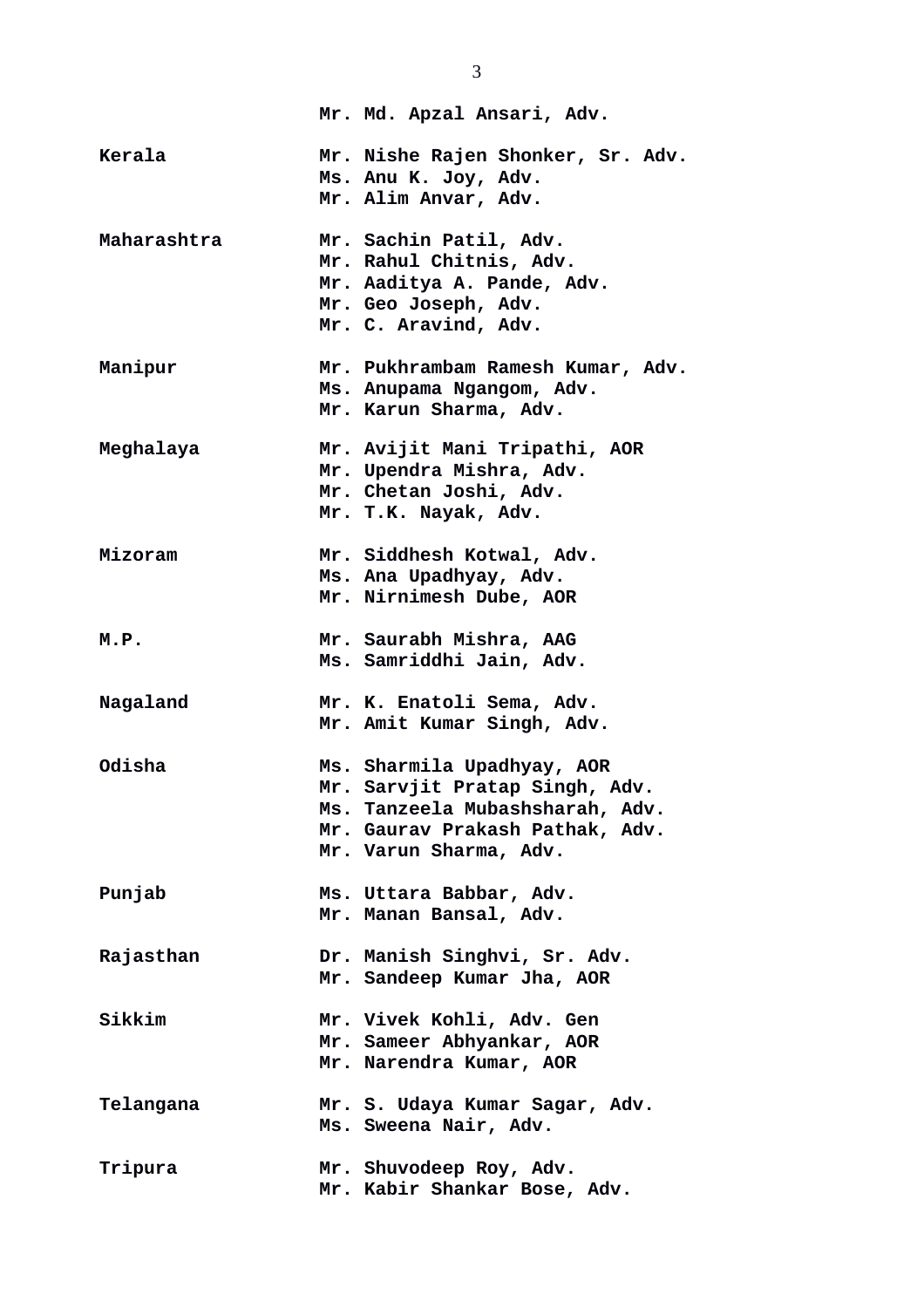| <b>Tamil Nadu</b> | Mr. D. Kumanan, Adv.<br>Mr. Sheikh Fakhruddin Kalia, Adv.                                                                                                                         |
|-------------------|-----------------------------------------------------------------------------------------------------------------------------------------------------------------------------------|
| Uttarakhand       | Mr. Jatinder Kumar Sethi, Dy. AG<br>Dr. Abhishek Atrey, AOR<br>Ms. Vidhyothma Jha, Adv.<br>Ms. Ambika Atrey, Adv.<br>Mr. Akash Giri, Adv.<br>Mr. Shadman Ali, Adv.                |
| U.P.              | Ms. Garima Prashad, Sr. Adv./AAG<br>Mr. Vishnu Shankar Jain, AOR                                                                                                                  |
| West Bengal       | Mr. Suhaan Mukerji, Adv.<br>Mr. Vishal Prasad, Adv.<br>Mr. Nikhil Parikshith, Adv.<br>Mr. Abhishek Manchanda, Adv.<br>Mr. Sayandeep Pahari, Adv.<br>For M/S. PLR Chambers And Co. |
| A&N               | Mr. K.V. Jagdishvaran, Adv.<br>Mrs. G. Indira, AOR<br>Mr. Mrinal Kanti Mandal, Adv.<br>Mr. Gandeepan, Adv.                                                                        |
| Puducherry        | Mr. Aravindh S., AOR<br>Mr. A. Lakshminarayanan, Adv.                                                                                                                             |
| Allahabad HC      | Mr. Yashvardhan, Adv.<br>Mr. Jagjit Singh Chhabra, AOR<br>Mr. Saksham Maheshwari, Adv.                                                                                            |
|                   | Mr. Tushar Sannu, Adv.                                                                                                                                                            |
|                   | Ms. Ankita Bhadouriya, Adv.<br>Mr. Subham Jain, Adv.                                                                                                                              |
|                   | Mr. Sahil Tagotra, AOR                                                                                                                                                            |
|                   | Ms. Rachana Srivastava, AOR                                                                                                                                                       |
|                   | Mr. P. V. Yogeswaran, AOR                                                                                                                                                         |
|                   | Mr. Rohit K. Singh, AOR                                                                                                                                                           |
|                   | Mr. Shree Pal Singh, AOR                                                                                                                                                          |
|                   | Ms. Ruchi Kohli, AOR                                                                                                                                                              |
|                   | Mr. G. N. Reddy, AOR                                                                                                                                                              |
|                   | Mr. Arjun Garg, AOR                                                                                                                                                               |
|                   | Mr. Nishant Ramakantrao Katneshwarkar, AOR                                                                                                                                        |
|                   | Mr. Ranjan Mukherjee, AOR                                                                                                                                                         |

4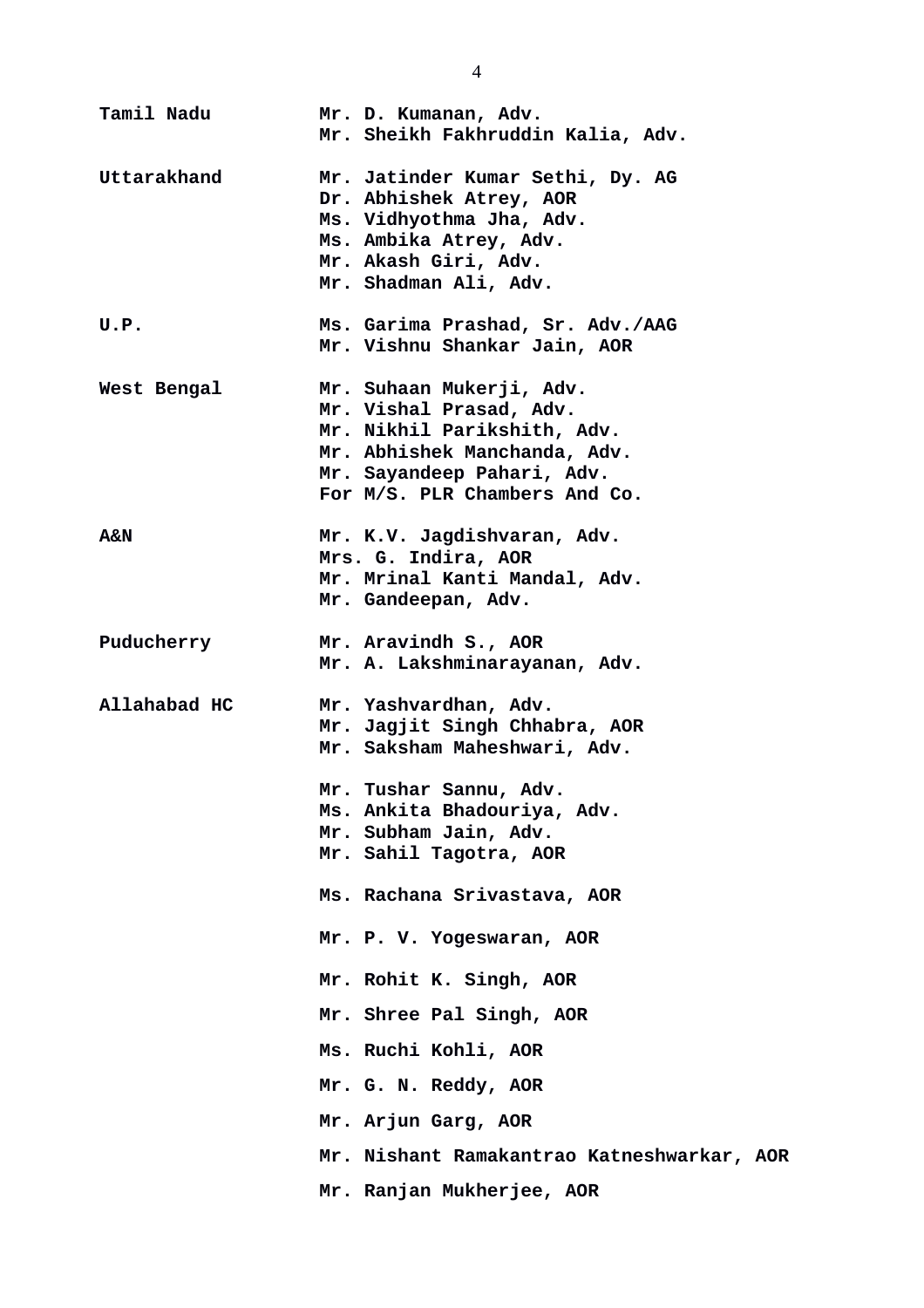## **Mr. T. R. B. Sivakumar, AOR Ms. Astha Sharma, AOR**

## **UPON hearing the counsel the Court made the following O R D E R**

- 1 In pursuance of the previous order of this Court dated 6 July 2021, a status report has been filed by the Department of Empowerment of Persons with Disabilities in the Union Ministry of Social Justice and Empowerment. A review meeting was convened online on 12 July 2021 with the Social Justice Departments of the State Governments/Union Territories, in pursuance of which the status report compiles certain information.
- 2 As regards the vaccination of persons with mental illness in mental health care institutions, the Ministry of Social Justice and Empowerment addressed a communication on 7 July 2021 to the Ministry of Health and Family Welfare. The Ministry of Health and Family Welfare has accordingly directed all the States/Union Territories to ensure the vaccination of mentally ill persons who are lodged in mental health care institutions against Covid-19 on a priority basis by their letter dated 8 July 2021.
- 3 In order to ensure that these directions are complied with, all the States/Union Territories are directed to lay down a time schedule for facilitating the vaccination of all persons who are lodged in mental health care institutions within a period of one month from the date of this order. A progress report shall be filled by every State/Union Territory with the Department of Social Justice and Empowerment of the Union Ministry of Social Justice and Empowerment on or before 15 October 2021 explaining:
	- (i) The steps taken; and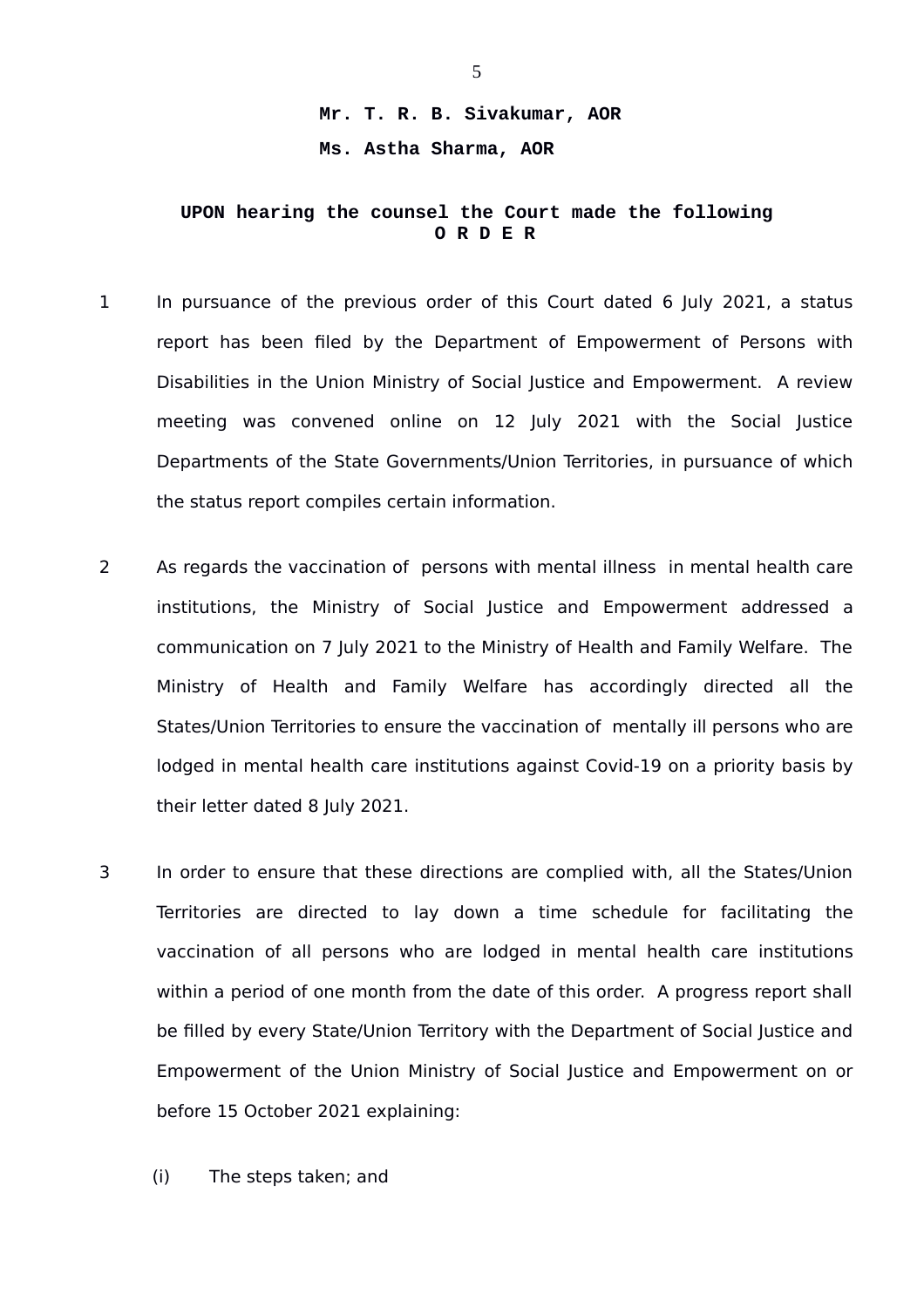(ii) The number of persons who have been vaccinated against Covid-19 in mental health care institutions.

The vaccination of the inmates must also be coupled with vaccination of all the service providers as well as health care professionals and other staff associated with these institutions. The progress shall be monitored and details submitted to this Court when a status report is next filed in pursuance of the directions contained in this order.

- 4 We have heard Mr Gaurav Kumar Bansal, petitioner-in-person, who has appeared in support of the contempt petition and Ms Madhavi Divan, Additional Solicitor General. We have also heard Mr Sachin Patil, counsel for the State of Maharashtra and Ms Garima Prasad, Senior Counsel for the State of Uttar Pradesh.
- 5 Mr Gaurav Kumar Bansal has highlighted certain issues which need to be flagged in this order since they are of significance for the future course of action.
- 6 As regards the establishment of Half-way Homes, it is not sufficient to redesignate existing establishments as Half-way Homes merely to demonstrate that there has been compliance with the orders of this Court. Many state governments are doing this. In fact this amounts to a breach of the directions and we place all states/UTs on notice of this position.
- 7 As we have noticed earlier, the State of Maharashtra had decided to shift about 186 persons who were overstaying in mental health care institutions to 'beggar homes' or, as the case may be, old age institutions. After the above issue was highlighted by this Court in the previous order, a letter was addressed on 21 July 2021 to the Chief Secretary of the State Government to expedite the process of shifting these persons from beggar homes/old age homes to Half-way Homes.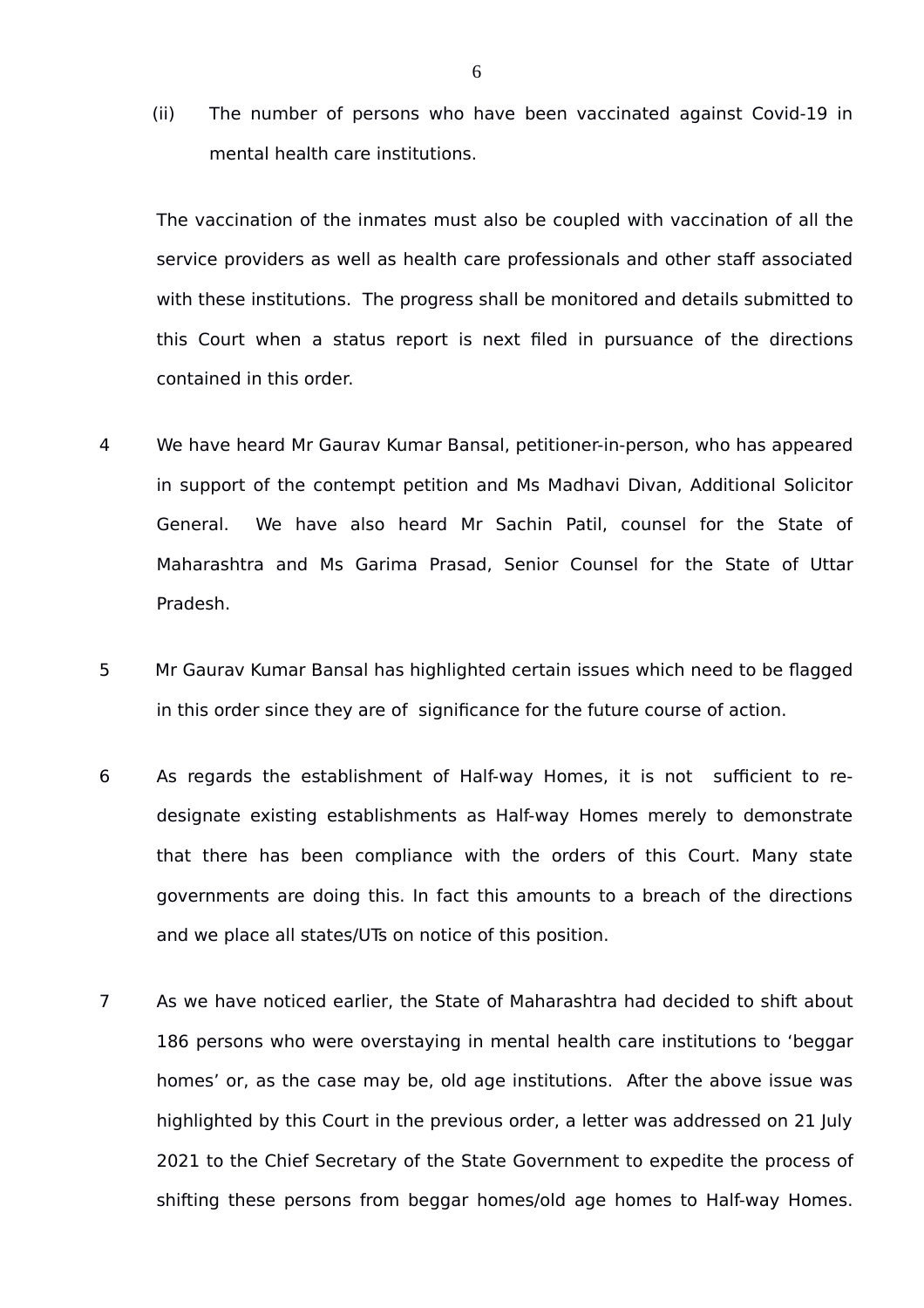The State of Maharashtra has since filed a brief note through Mr Sachin Patil. The note states that there were a total of 215 cured patients who had overstayed in mental health institutions, of which 186 were temporarily shifted to old age homes, women's hostels and beggar homes until the establishment of Half-way and Rehabilitation Homes takes place. A meeting was held by the Chief Secretary on 14 October 2019, at which a monitoring committee was constituted. Thereafter, on 23 July 2021, a decision has been taken along the following lines:

- (i) Relocate persons who have been cured of mental illness within three months after identifying and contacting NGOs working in mental health services;
- (ii) Until the above exercise is completed, the public health department has taken the responsibility to provide requisite facilities in terms of medical care, counselling and other requirements; and
- (iii) The exercise of establishing Half-way Homes and Rehabilitation Homes is to be completed expeditiously within six months.
- 8 The modalities which were adopted by the State of Maharashtra of simply pushing the cured patients who were overstaying in mental health care institutions to beggar homes and old age homes is insensitive and leaves much to be desired. This would not fulfill compliance with the earlier directions of this Court. Now, that the State has become alive to its responsibility and has taken action, we direct that the process be taken to its logical conclusion by ensuring that on or before 30 November 2021, the cured persons are duly placed with institutions which are capable of meeting the requirements of such persons who are no longer mentally ill, but are in need of being placed in Half-way Homes so that their rehabilitation and care can be pursued. The State Government shall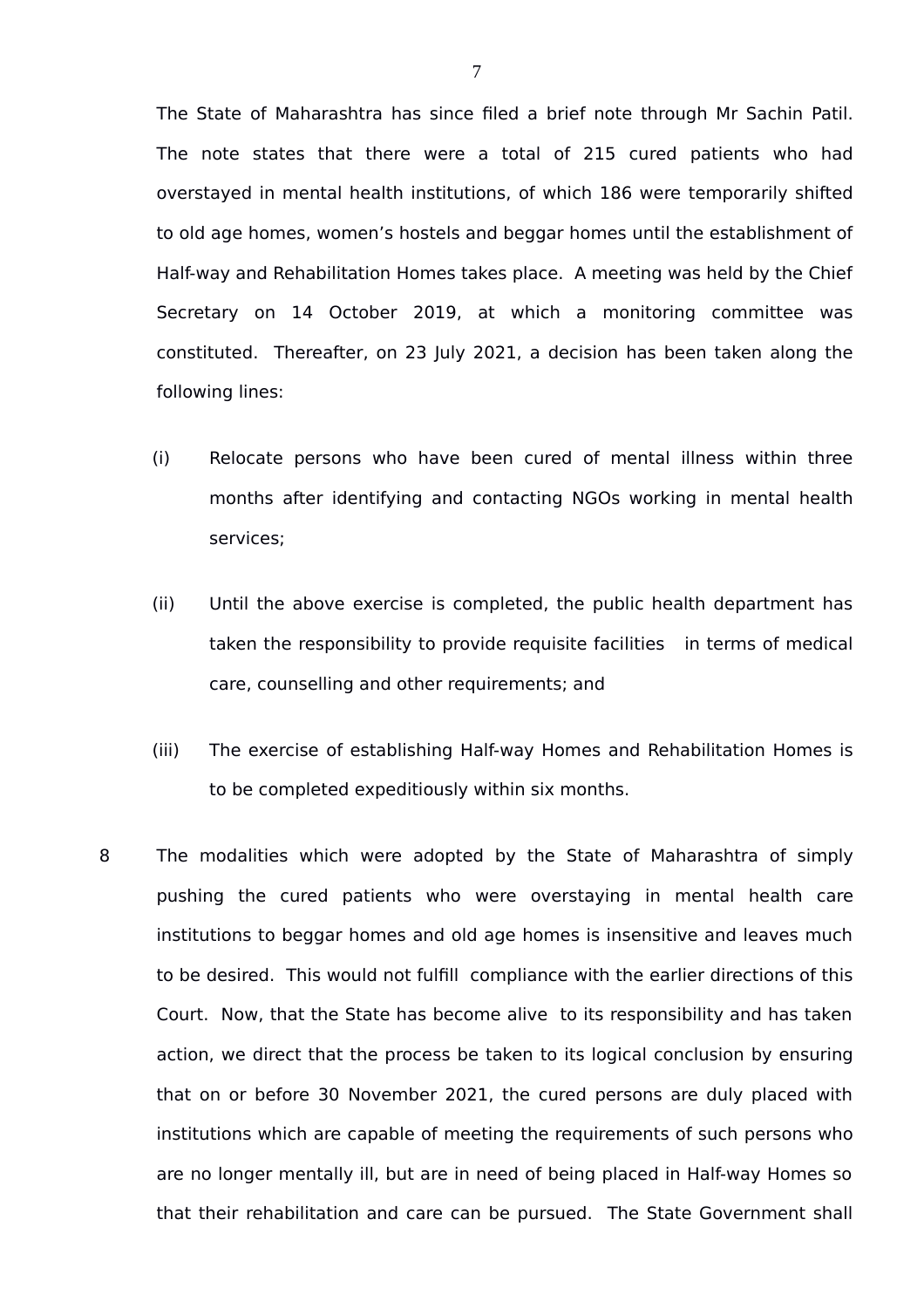also take steps to abide by its undertaking of setting up Half-way Homes and Rehabilitation Homes within a period of six months. In the meantime, it may seek the co-operation of experienced NGOs as suggested.

- 9 The Status Report filed by the Union Government indicates that the State of Uttar Pradesh has simply followed the pattern of re-designating old age homes in each of the 75 districts as Half-way Homes. Again, this does not amount to a valid discharge of its duties and obligations by the State Government of complying with the directions of this Court as well as the provisions of the Mental Healthcare Act 2017. Merely, re-designating the existing old-age homes in all the 75 districts as Half-way Homes is only lip service to the need for having actual Half-way Homes where the requirements of rehabilitation are duly observed. The State of UP must rectify the position within three months and submit its compliance on affidavit.
- 10 We have highlighted the position in the above two States Maharashtra and Uttar Pradesh to emphasize that there are two separate issues which need to be considered:
	- (i) The establishment of Half-way Homes and Rehabilitation Homes must take place on priority across the country by the States/Union Territories and mere re-designation of existing facilities will not serve the purpose; and
	- (ii) The task of rehabilitation will not be subserved by merely relocating the persons who have been cured of mental illness.
- 11 In this context, the guidelines which have been issued by the Union Government which are annexed to the contempt petition provide a detailed blue-print for setting up the homes and for following the model of rehabilitation. We do not find that any genuine progress has been made in that context though different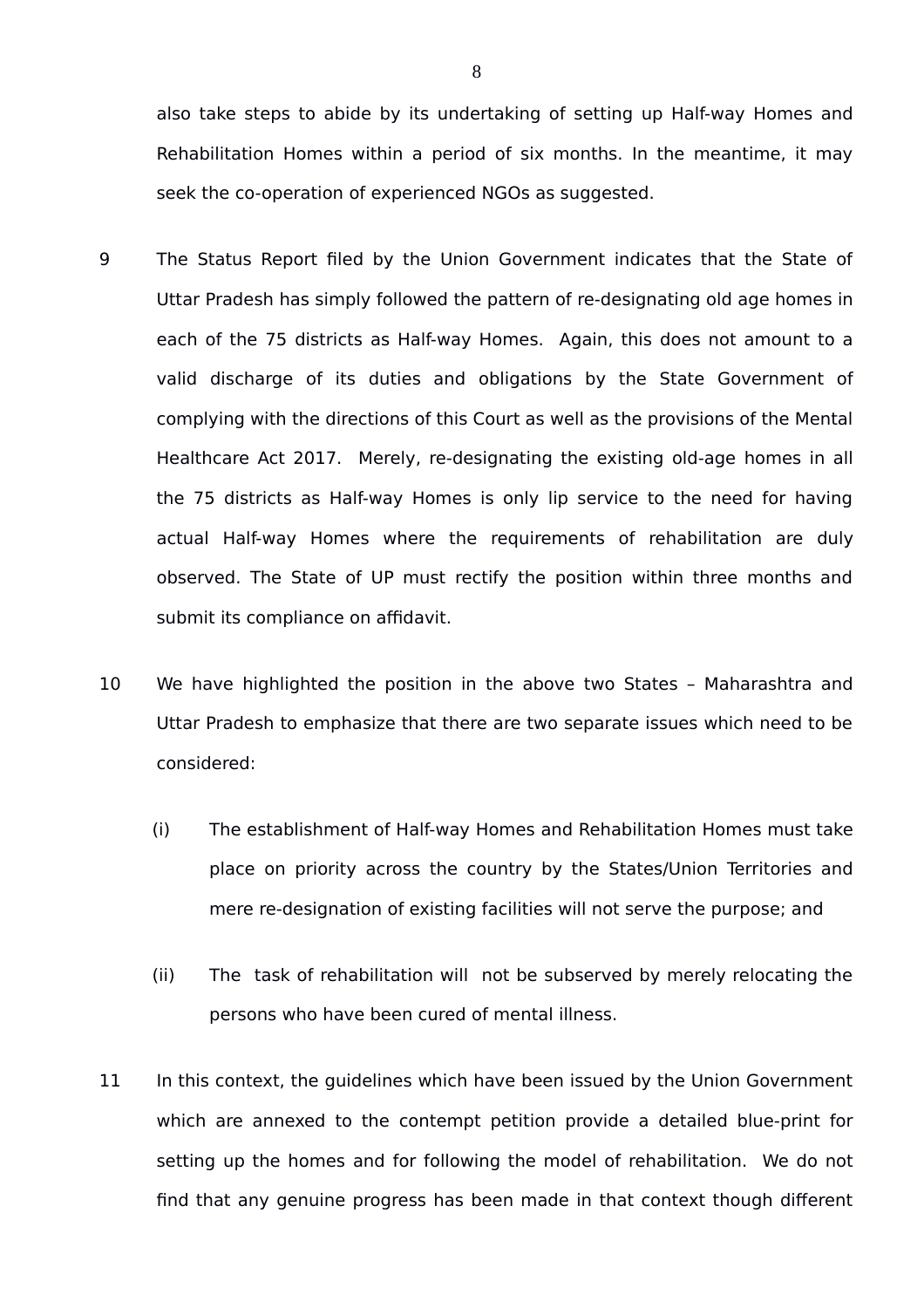State Governments have indicated varying time lines for setting up the Half-way Homes.

- 12 We are of the view that it would be necessary for the Union Government to monitor the progress which has been made and to apprise this Court periodically so that the Court is not required to individually take up the case of each State/Union Territory for assessing the progress which has been made.
- 13 Ms Madhavi Divan has suggested that the concern is to ensure that the States take up ownership over the need for setting up of Half-way Homes and for providing rehabilitation for persons who have been cured with mental illness and long term accountability needs to be fastened.
- 14 We direct that the Ministry of Social Justice and Empowerment must set up an online dashboard in which complete details in regard to:
	- (i) availability of institutions;
	- (ii) facilities provided;
	- (iii) capacity;
	- (iv) occupancy; and
	- (v) region-wise distribution of the Half-way Homes is made available statewise and for the UTs. The availability of Half-way Homes must also be reflected in the online dashboard. The data of each State and Union Territory must be uploaded on the dashboard on a real time basis.
- 15 We direct the Union Ministry of Social Justice and Empowerment to formulate and circulate to all States/Union Territories a model format of its online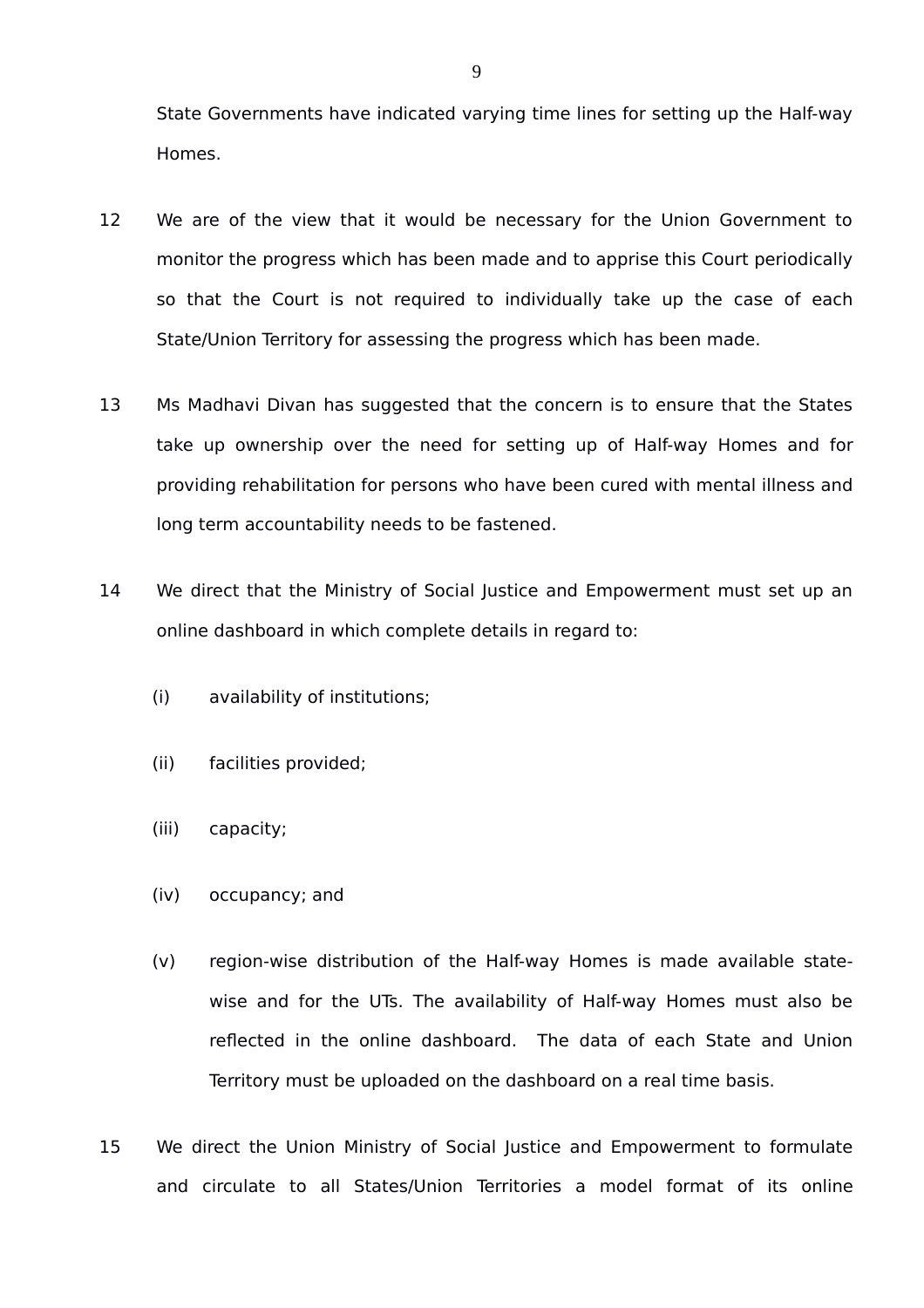dashboard. Upon receipt of the communication from the Union Ministry, all States/Union Territories shall provide all relevant data within a period of four weeks thereafter. The data on the online dashboard shall be updated on a real time basis so that all information which is required to be made available is updated in a seamless manner.

16 We propose to adjourn the hearing of these proceedings to December 2021. In the meantime, the Ministry of Social Justice and Empowerment shall hold meetings once every month to track the progress which has been made by the States/Union Territories for setting up the Half-way Homes and for the rehabilitation of persons who have been cured of mental illness. The status report shall be filed at least one week before the next date of listing with a copy being circulated in advance to Mr Gaurav Kumar Bansal and other learned counsel appearing in these proceedings. Any recalcitrant administration of a state or UT will be liable to face contempt action.

## IA No 107760 of 2021 in Contempt Petition (C) No 1653 of 2018

- 1 Based on certain research studies conducted in 2016 by NIMHANS and by the National Commission for Women in 2020, it has been highlighted that women, who are institutionalized in government run mental health establishments across the country, face violations of human rights which are detailed below:
	- (a) Lack of Sanitary Napkins (violation of Section 20(2)(b) of Mental Healthcare Act 2017)
	- (b) Lack of Privacy (violation of Section 20(2)(c) of Mental Healthcare Act 2017)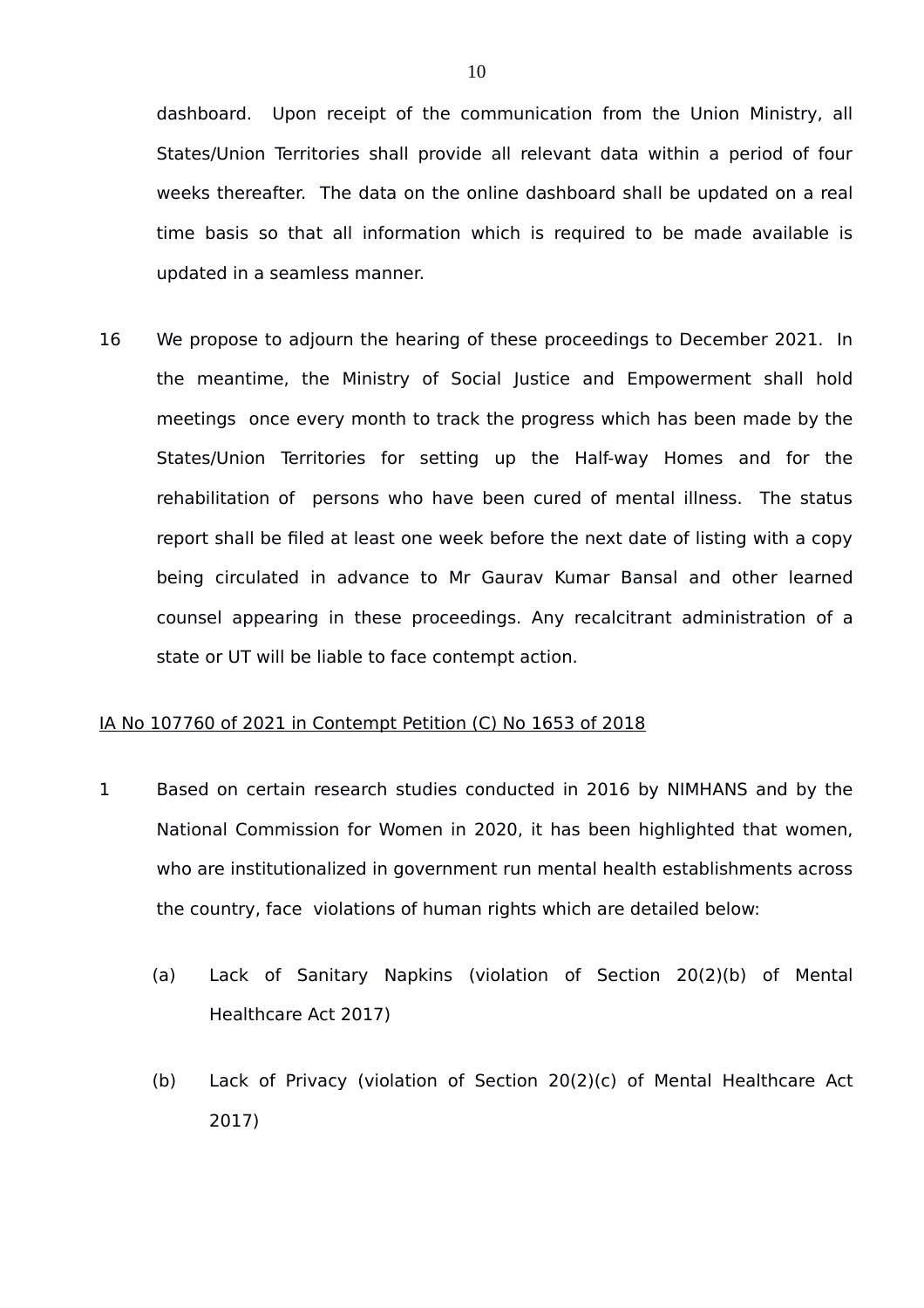- (c) Illegal cutting of hair (violation of Section 20(2)(i) of Mental Healthcare Act 2017)
- (d) Lack of Identity Cards (like UIDAI/Aadhar Card)
- (e) Lack of Disability Certificates
- (f) Lack of Disability Pension (violation of Section 24(d)(g) of the RPwD Act 2016)
- (g) Women institutionalized in Mental Health Establishments (for treatment or rehabilitation purpose) are not allowed to keep their children with them as there is no separate mother-child ward in many of the government run mental health establishments (violation of Section 21(2) of the Mental Healthcare Act 2017 and Section 24(3) of RPwD Act 2016).
- 2 The issues which have been flagged in the above interlocutory application are of serious concern. The Ministry of Social Justice and Empowerment shall specifically raise each of the above concerns which have been expressed in the research studies and as formulated above with the States/Union Territories in the course of the monthly monitoring that has been directed above. Remedial measures shall be taken by all States/Union Territories and compliance shall be reported on affidavit within 3 months.
- 3 Necessary directions shall be issued for taking steps to ensure that the problems which have been highlighted above, are alleviated by the State Governments/Union Territories by taking necessary measures in that regard. Compliance in that regard shall be incorporated in the status report.